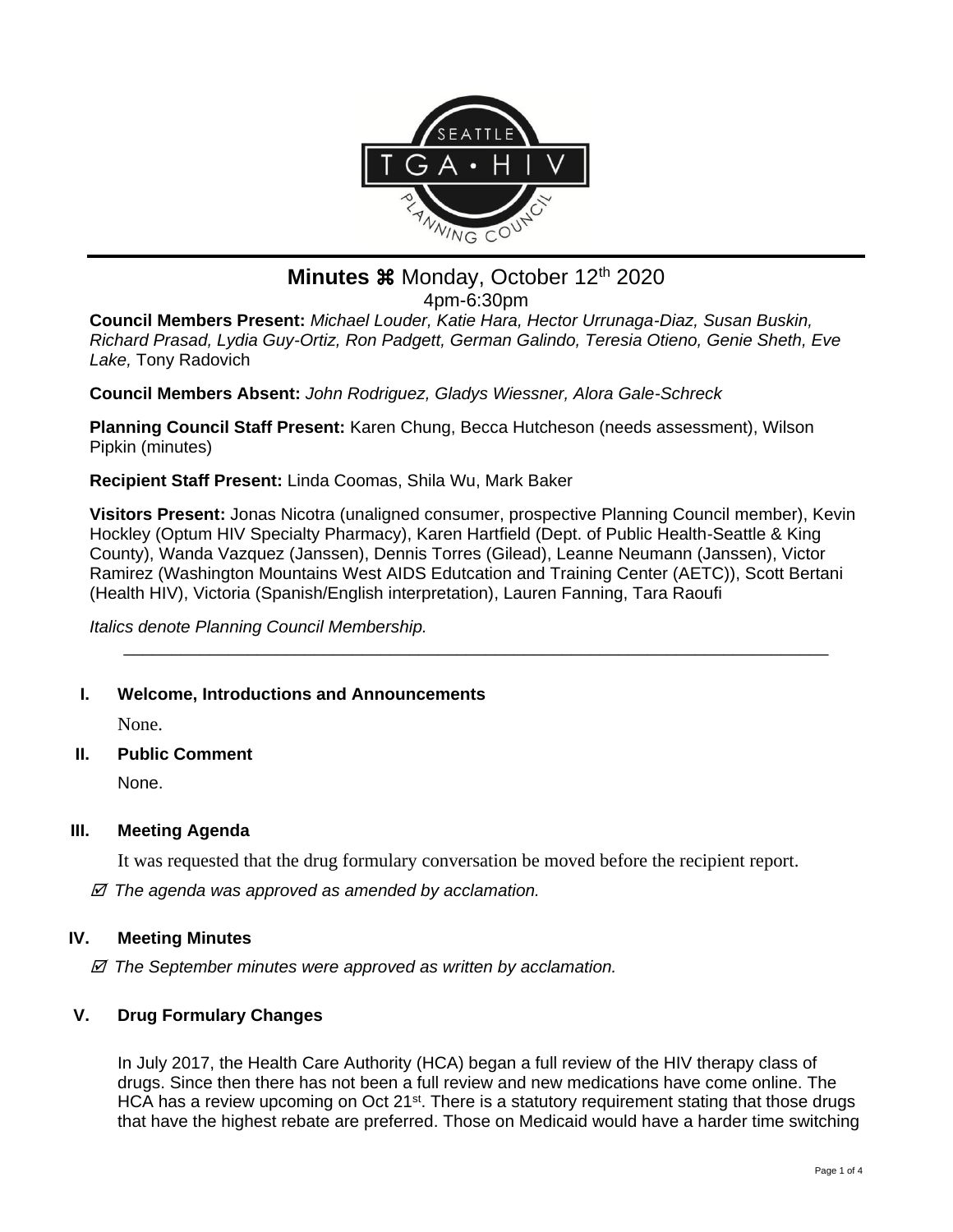to more effective therapies than those on ADAP. There have been delays in care due to prior authorizations needed for lower rebate therapies and step therapy policies. Step therapy requires one to fail on the first treatment before moving to other treatments, and that has been shifted from a twice fail to a once fail policy. There was an ask for Planning Council members to visit the HCA website, and have conversations with Dept. of Public Health-Seattle & King County, Washington State Dept. of Health and the HCA.

#### **VI. Recipient Report**

The annual Ryan White application was submitted a week before the deadline on September 30<sup>th</sup>. The Health Resources and Services Administration (HRSA) has some questions about the core medical services waiver that the Recipient submitted, and she responded with additional info. We should hear this week about the waiver, and it looks like it will be approved as it has been for the past 5 years. The Ryan White team is working on putting together performance and expenditure data for NAPSRA in order for Q2 reallocations to occur as they do every year. This facilitates spending out funds in accordance with the legislation.

# **VII. Ending the HIV Epidemic**

Karen Hartfield updated the Council on the status of the planning process. In 2019, the president announced an initiative to End the HIV Epidemic (EHE). The goal is a 75% reduction in new HIV infections in 5 years and at least 90% in ten years. Only the 48 hotspot counties and 7 hotspot states were selected to receive funding from the initiative to diagnose, treat, prevent and respond to HIV outbreaks. These are the 4 pillars of the initiative. Since presenting on the initiative last year, Public Health has received a grant to implement a treatment and prevention plan. The Center for Disease Control (CDC) asked that a draft plan be submitted *before* putting a planning committee together. This grant was awarded for \$350,000 for 1 year of HIV planning and response. The work currently being done is getting community input on revisions to that initial submitted plan. Public health applied to and was awarded \$850,000 every year for five years by HRSA to treat and respond to HIV clusters. Country Doctor and Health Care for the Homeless Network (HCHN) each received \$250K for Pre-Exposure Prophylaxis (PrEP) treatment. Public Health also applied for and was awarded the CDC Prevention Grant focusing on testing and prevention that provides 2.1 million per year for five years. The EHE Planning Committee will be coordinating the work and resources of a Prevention and Care Advisory Group, a Health Care Advisory Group, The Seattle TGA Ryan White Part A Planning Council, and the Statewide HIV Planning and Steering Group. There was discussion on highlights of a draft plan to outreach to and provide low barrier care to communities most impacted by HIV/AIDS.

#### **VIII. Executive Committee Report**

There was discussion on a plan for a social media presence for the Planning Council. This discussion started in the +Caucus, moved to the Membership/Operations Committee and continued into the Executive Committee. It was decided that a Facebook page would be the best place to start, and that Planning Council staff will be the ones to create and maintain the page, with input from the Planning Council.

# **IX. Needs Assessment, Priority Setting & Resource Allocation Committee Report**

There was a lot of discussion around financial eligibility, and it was decided that the financial eligibility should be moved from 300% to 400% of the federal poverty level across all service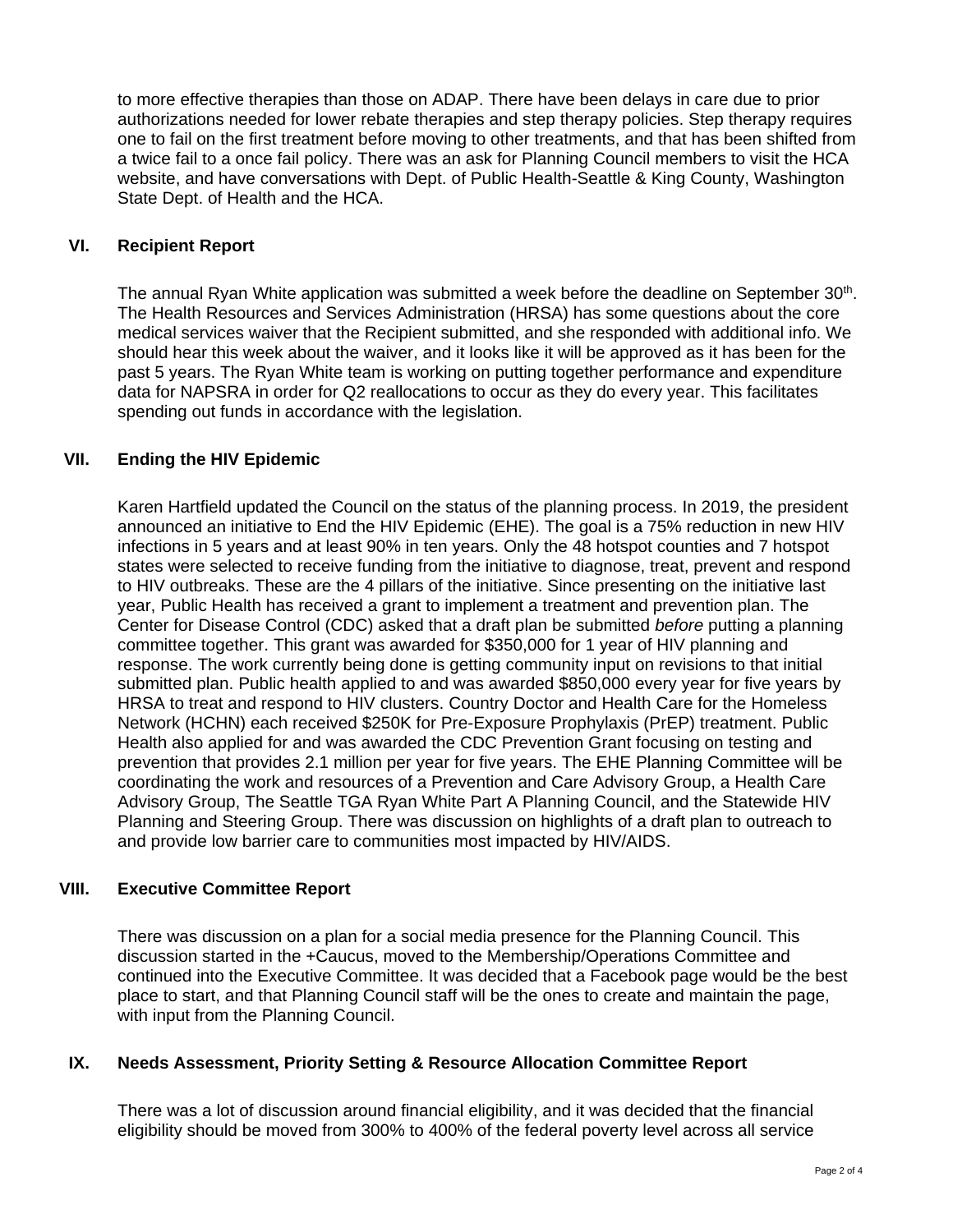categories. This still needs to be voted on by the full Council. They are still working on directives for funded service categories and will have that for the Council.

#### *MOTION: Richard motioned to raise the financial eligibility for all service categories from 300% of FPL to 400%.*

*Discussion: It was noted that cost of living has increased, unemployment due to COVID-19 is increasing, and this will allow for more people to be able to access services. It was noted that the dental service category is currently already at 400% of FPL. There were concerns about more clients diluting services, but it was stated that there will likely not be a large influx of new clients due to this. It was noted that this decision was held until a prioritization and resource allocation process in order to smoothly incorporate this into the contracting process. This discussion began at the +Caucus, and was pushed through to NAPSRA.*

# *The motion passed with the following vote:*

- In favor 11 *Michael, Katie, Eve, Ron, Hector, Lydia, Susan, Richard, German, Genie, Teresia*
- Opposed -0-
- Abstaining -0-

# **X. Membership/Operations Committee Report**

At the last meeting, they interviewed Jonas Nicotra for membership on the Planning Council and decided to forward him to the full Council for approval of membership. He introduced himself and congratulated the Council on raising the financial eligibility requirement, as that was something the Council was working on when he was last a member. He has completed his required time away and is ready to get back to work on the Council.

#### *MOTION: Eve motioned to nominate Jonas Nicotra for membership on the Planning Council. Genie seconded.*

#### *Discussion: It was noted that Jonas represents Snohomish County.*

#### *The motion passed with the following vote:*

- In favor 11 *Michael, Katie, Eve, Ron, Lydia, Hector, Susan, Richard, German, Genie, Teresia*
- Opposed -0-
- Abstaining -0-

His application will now be forwarded to the King County Executive's office for approval. *Genie's* application took a while to make it through due to COVID teleworking, but Karen will stay on top of reminding them.

*Eve* stated that they hope to have interviews in the upcoming Membership/Operations Committee meetings.

# **XI. +Caucus Report**

Tony reported back and highlighted the conversation around the social media presence. There was discussion around privacy and other concerns and how to get ahead of these. There was discussion about the Planning Council primer which would be the onboarding manual for new